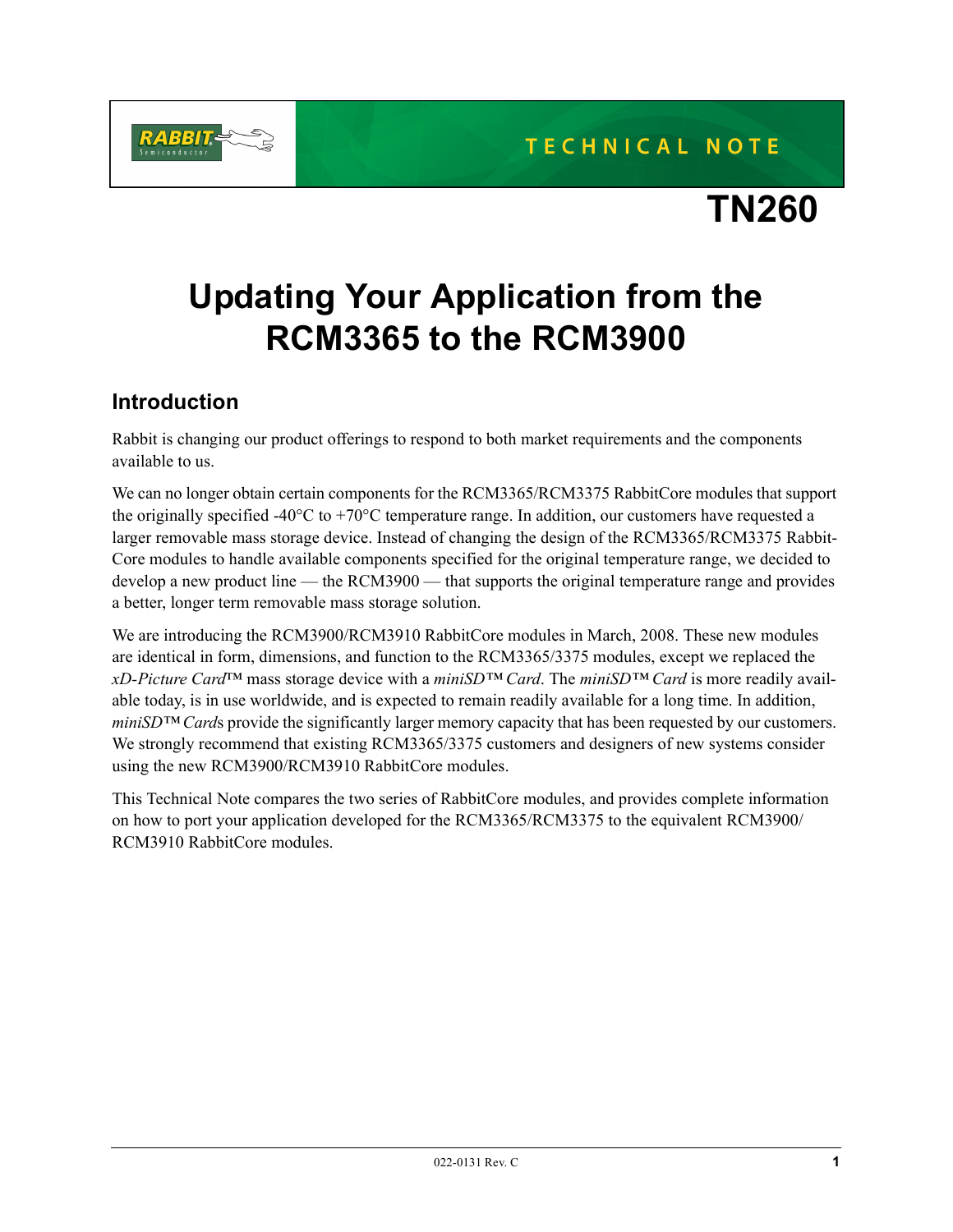# **Comparing the RCM3365/RCM3375 and the RCM3900/RCM3910**

#### **Temperature Specifications**

RCM3365/RCM3375 RabbitCore modules manufactured after January, 2008, are specified to operate at  $0^{\circ}$ C to +70°C. The RCM3900/RCM3910, rated for -20°C to +85°C, are available starting in March, 2008.

#### **Ethernet Chip**

A different Ethernet controller chip is used on the RCM3900/RCM3910. The Ethernet chip is able to detect automatically whether a crossover cable or a straight-through cable is being used in a particular setup, and will configure the signals on the Ethernet jack interface.

#### **Maximum Current**

The RCM3365/RCM3375 draws 250 mA vs. the 325 mA required by the RCM3900/RCM3910.

#### **Removable Mass Storage**

The hot-swappable *xD-Picture Card*™ mass storage device with up to 128MB of memory has been replaced with the *miniSD™ Card*. with up to 1GB of memory. The trade-off for the larger memory capacity is that the data transfer rate to/from the *miniSD™ Card* is about an order of magnitude slower than to/from the *xD-Picture Card™*.

**NOTE:** RCM3365/RCM3375 RabbitCore modules may eventually be discontinued because of changes to the *xD-Picture Card™*.

#### **Serial Ports**

Serial Port B, available either as a clocked serial port or as an asynchronous serial port on the RCM3365/ RCM3375, is used by the RCM3900/RCM3910 as a clocked serial peripheral interface (SPI) for the *miniSD™ Card*, and is not brought out for customer use.

#### **General-Purpose I/O**

PD2, a configurable I/O pin on the RCM3365/RCM3375, is used to detect whether the *miniSD™ Card* is installed on the RCM3900/RCM3910, and so PD2 is not brought out for customer use on the RCM3900/ RCM3910.

If you have an application involving PD2 on the RCM3365/RCM3375 such as the RabbitNet peripheral cards example on the Prototyping Board, you will have to select another available output to use instead of PD2. You will need to modify your program, and remember to change the RabbitNet or other configuration library where PD2 is set up. Your motherboard will have to be changed accordingly.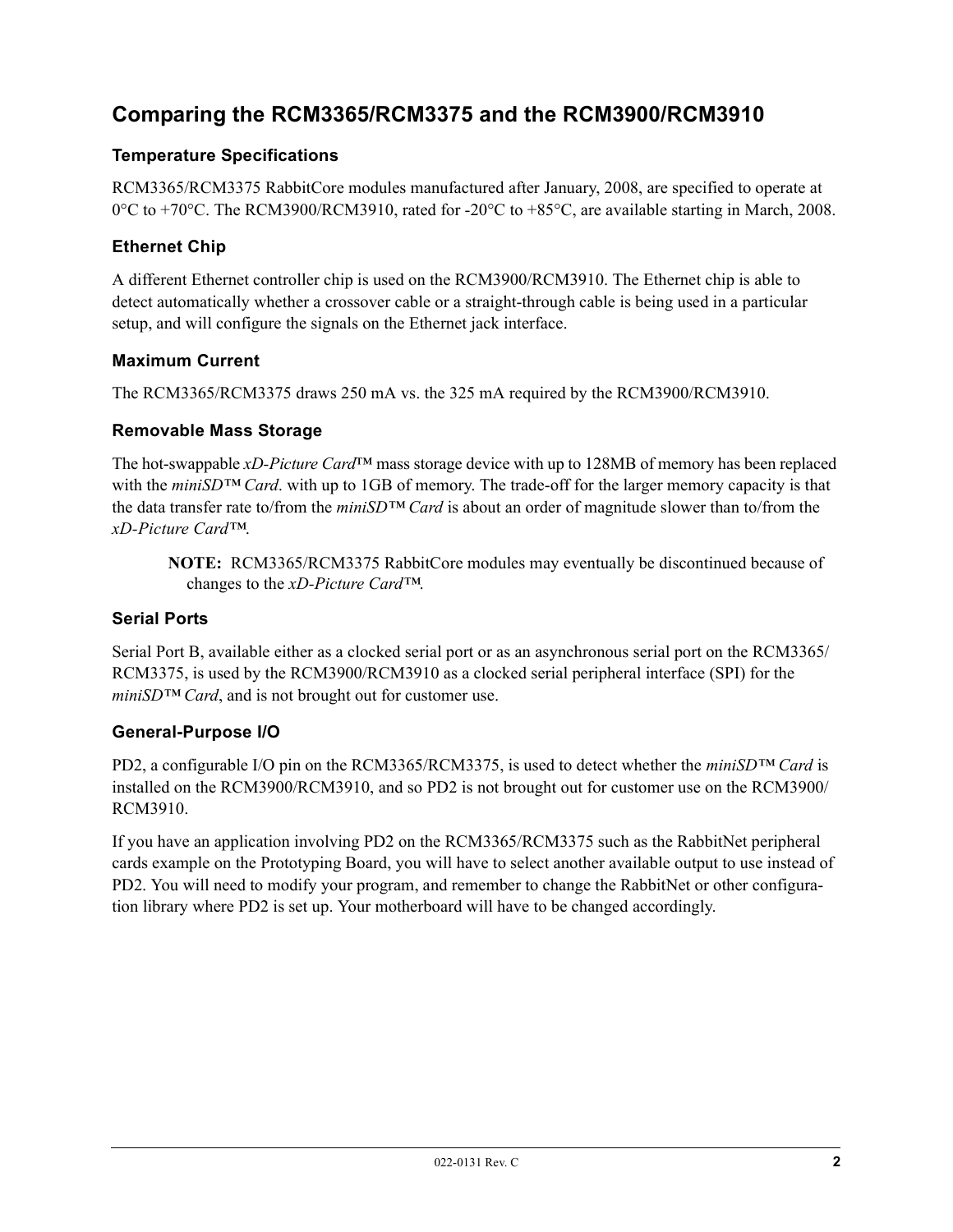## **LEDs**

The **SPEED** and user (**USR**/**BSY**) LED locations have been swapped between the RCM3365/RCM3375 and the RCM3900/RCM3910, the **LNK**/**ACT** LEDs have been combined to one LED on the RCM3900/ RCM3910, and the RCM3900/RCM3910 has an **FDX**/**COL** LED instead of the **FM** LED on the RCM3365/RCM3375. The **FDX**/**COL** LED on the RCM3900/RCM3910 indicates whether the Ethernet connection is in full-duplex mode (steady on) or that a half-duplex connection is experiencing collisions (blinks). The **FM** LED on the RCM3365/RCM3375 blinks when data are being written to or read from the *xD-Picture Card*™; the **USR** LED on the RCM3900/RCM3910 can be set up to perform the same role for the *miniSD™ Card* as explained in the *RabbitCore RCM3900 User's Manual*.

[Figure 1](#page-2-0) compares the RCM3365/RCM3375 and the RCM3900/RCM3910 component layouts. The LED placements on the boards remain unchanged.



<span id="page-2-0"></span>*Figure 1. RCM3365/RCM3375 and RCM3900/RCM3910 LED Layouts*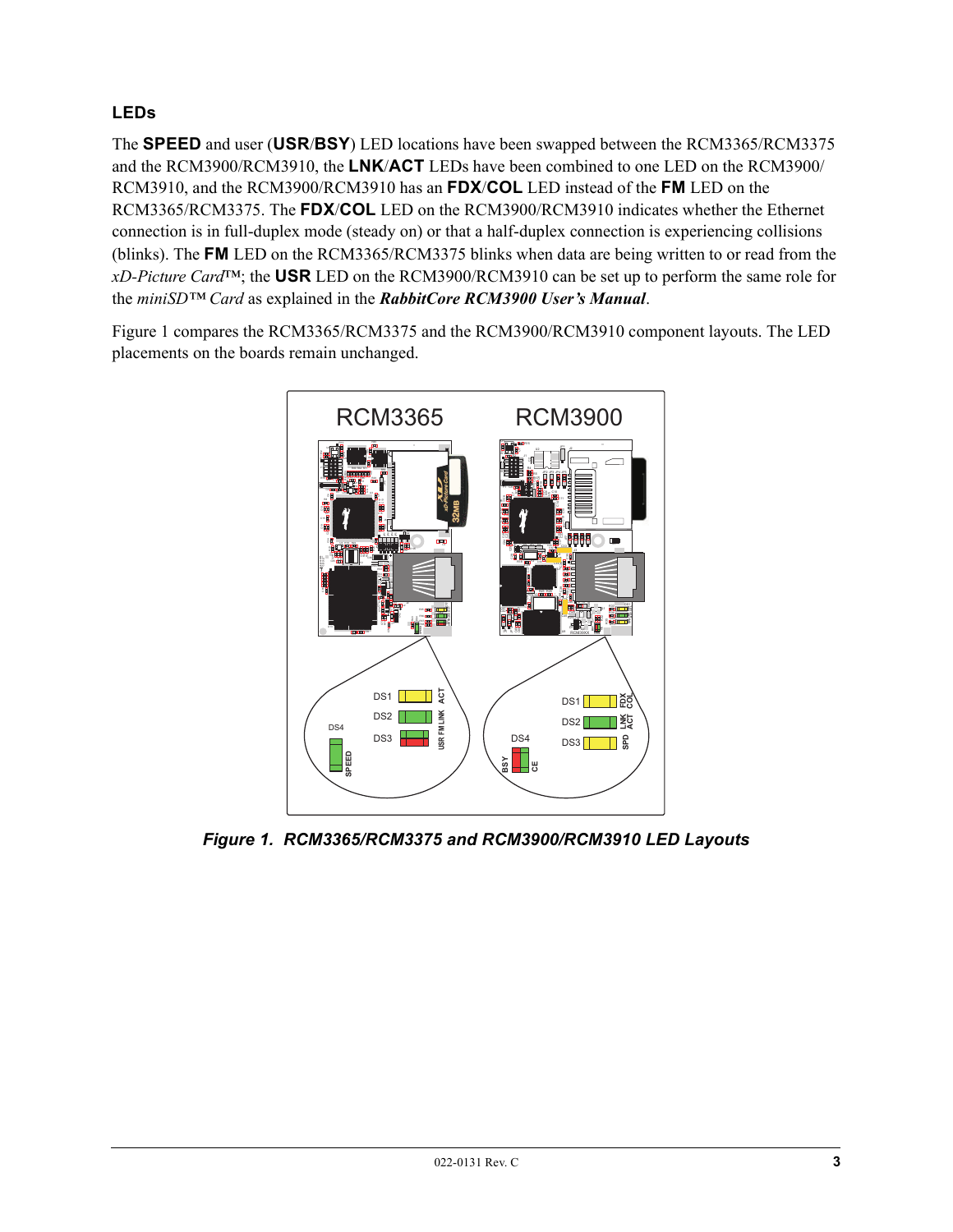## **Dynamic C**

As long as no low-level FAT file system calls or direct *xD-Picture Card* access calls to the **NFLASH.LIB** library were used in your application developed for the RCM3365/RCM3375, you may run that application on the RCM3900/RCM3910 after you recompile it using Dynamic C v. 9.62.

**NOTE:** The Dynamic C RabbitSys option for programming an RCM3365 over an Ethernet link is not supported for the RCM3900.

Dynamic C v. 9.62 now has many of the previously optional modules included in the standard release. [Table 1](#page-2-0) compares the Dynamic C features available for the two series of RabbitCore modules.

| <b>Dynamic C</b>                                           | RCM3365/RCM3375                                                                                                                                                                                                                                      | <b>RCM3900/RCM3910</b>                                                                          |  |
|------------------------------------------------------------|------------------------------------------------------------------------------------------------------------------------------------------------------------------------------------------------------------------------------------------------------|-------------------------------------------------------------------------------------------------|--|
| <b>Standard Release</b>                                    | v.9.30                                                                                                                                                                                                                                               | v.9.62                                                                                          |  |
| <b>Optional Modules</b><br>(purchased separately)          | FAT File System v. 2.10<br>$\bullet$<br>(included in Development Kit)<br>RabbitWeb<br>Point-to-Point Protocol (PPP)<br>Simple Network Management<br>Protocol (SNMP)<br>$\mu$ C/OS-II Real-Time Kernel<br>Library Encryption Executable<br>Modbus TCP | Included in Standard Release                                                                    |  |
| <b>Optional Security Modules</b><br>(purchased separately) | <b>Advanced Encryption Standard</b><br>$\bullet$<br>(AES)<br>Secure Sockets Layer (SSL)                                                                                                                                                              | Rabbit Embedded Security Pack                                                                   |  |
| RabbitSys<br>(purchased separately)                        | RCM3365 only<br>(must be RabbitSys-enabled)                                                                                                                                                                                                          | not supported                                                                                   |  |
| Other Optional Modules<br>(available separately)           | Rabbit Field Utility source code<br>$\bullet$<br>One-Year Telephone Technical<br>٠<br><b>Support Subscription</b>                                                                                                                                    | Rabbit Field Utility source code<br>One-Year Telephone Technical<br><b>Support Subscription</b> |  |

*Table 1. Comparison of Dynamic C Resources*